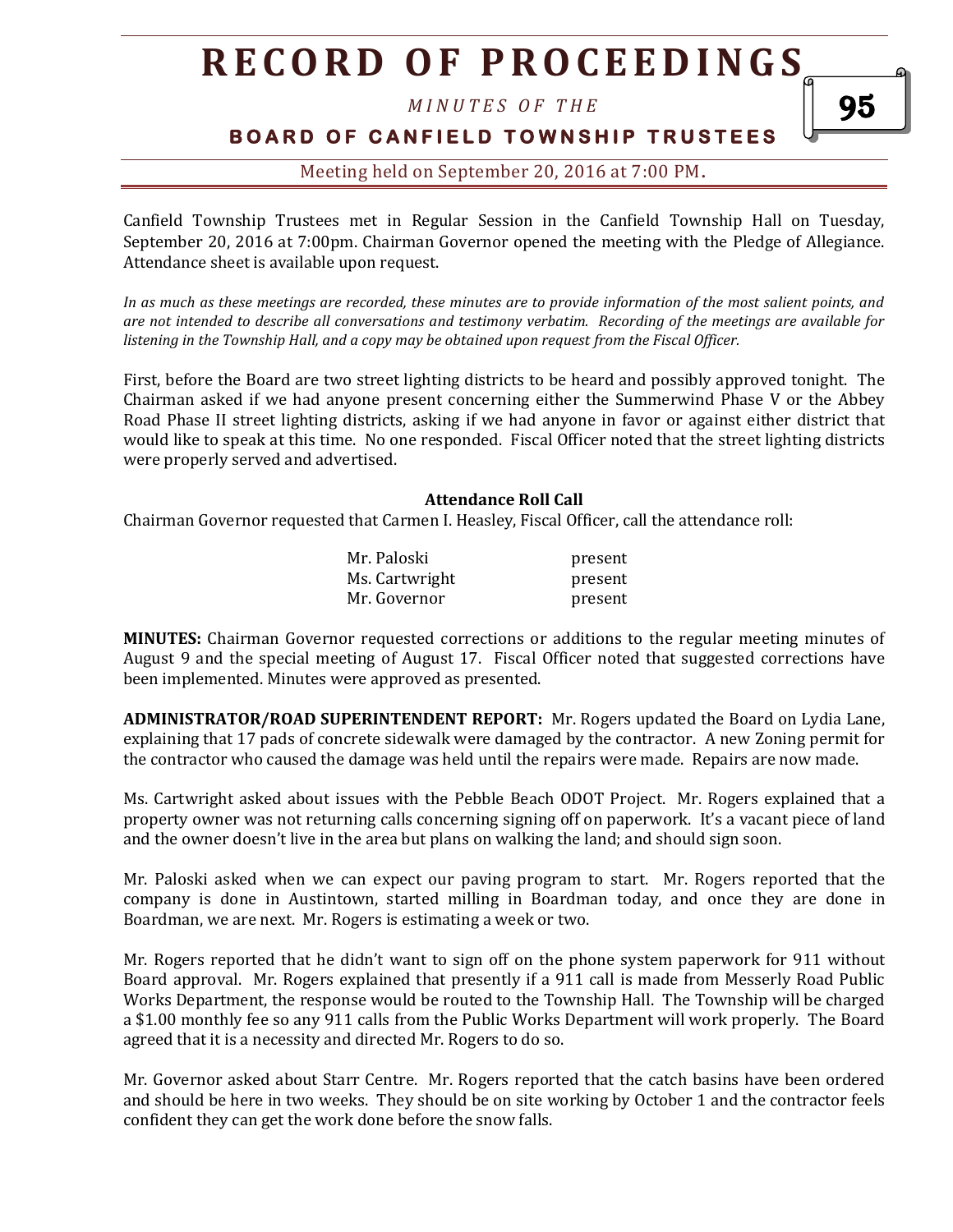# 96

# *M I N U T E S O F T H E*

# **BOARD OF CANFIELD TOWNSHIP TRUSTEES**

# Meeting held on September 20, 2016 at 7:00 PM**.**

Mr. Roger noted that he has requested another contractor to bid on the demolition of the heating system at Fire Station II and should have an estimate by the next meeting. Mr. Rogers estimated \$1,303.00 to replace twelve smoke detector sensors in the bay. Ms. Cartwright suggested looking into a professional insulation company to look at the work that needs done, so it can be included in the 2017 budget.

Mr. Rogers reported on missing street signs and is working with the Mahoning County Sherriff's Dept.

Additionally he reported hearing that the Board of Health inquired about the Shields Road home that had fire damage. Mr. Rogers is looking for guidance with hopes of helping the gentlemen living on the property. All agreed that the property has now become a nuisance property.

Ms. Cartwright asked Mr. Rogers to keep the Board updated on the progress of the water tower…especially on the bid openings. Mr. Rogers will do so. The report was accepted as presented.

| <b>ZONING REPORT</b>           | <b>Estimate of</b><br><b>Structure Value</b> |            | <b>Permit Fee Charge in</b><br><b>Dollars</b> |        | <b>Occupancy Fee</b><br><b>Charge in Dollars</b> |     | # of Permits |
|--------------------------------|----------------------------------------------|------------|-----------------------------------------------|--------|--------------------------------------------------|-----|--------------|
| <b>Residential – New Homes</b> |                                              | 6,216,981  |                                               | 3,988  |                                                  | 675 | 24           |
| <b>Commercial</b>              | \$                                           | 1,249,184  |                                               | 7,669  |                                                  | 56  | 57           |
| <b>Other</b>                   |                                              | 7,987,172  |                                               | 49,917 | \$                                               | 100 | 23           |
|                                |                                              | 15,453,337 |                                               | 95,074 | \$                                               | 831 | 104          |

**FISCAL OFFICER'S REPORT:** Chairman Governor called on the Fiscal Officer, Carmen I. Heasley, to present the financials. She reviewed warrants, electronic payments and purchase orders. The Fiscal Officer reviewed the budget, suggesting a within fund adjustment in the General Fund to cover salaries.

She provided the Board with two resolutions…one for the Farmers National Bank sweep account and the second one based on the last audit suggesting that the Township operate the Zoning Department from the General Fund. The Fiscal Officer has suggested that the Board consider finishing out the year as is…combining the funds on the first of 2017.

Fiscal Officer explained that the Summerwind Street Lighting District Phase V is completely owned by the developer. He wants one light to be installed, but will not have it installed until he has at least 50% of the lots sold. Ohio Edison may have problems estimating the cost, since its vacant land with no improvements. They may not estimate until some of the improvements have been done. As far as Abbey Road, the developer has begun selling lots and all owners have signed the petition. These districts were sent to Ohio Edison at the beginning of August. Ohio Edison has stated that there is not enough development of the land to estimate the cost, but the developer wants the lights installed as was done in the first phase. The resolution for assessment of all street lighting districts in the Township was provided to the Board for tonight's meeting.

The process of declaring property a nuisance was discussed. A complaint comes into the office…the property is checked by Township personnel…a registered seven day notice is sent…at the end of the seven days the property is recheck…the Board declares the property a nuisance at the next meeting…the property is turned over to a mowing company to abate the nuisance. The report was accepted as presented.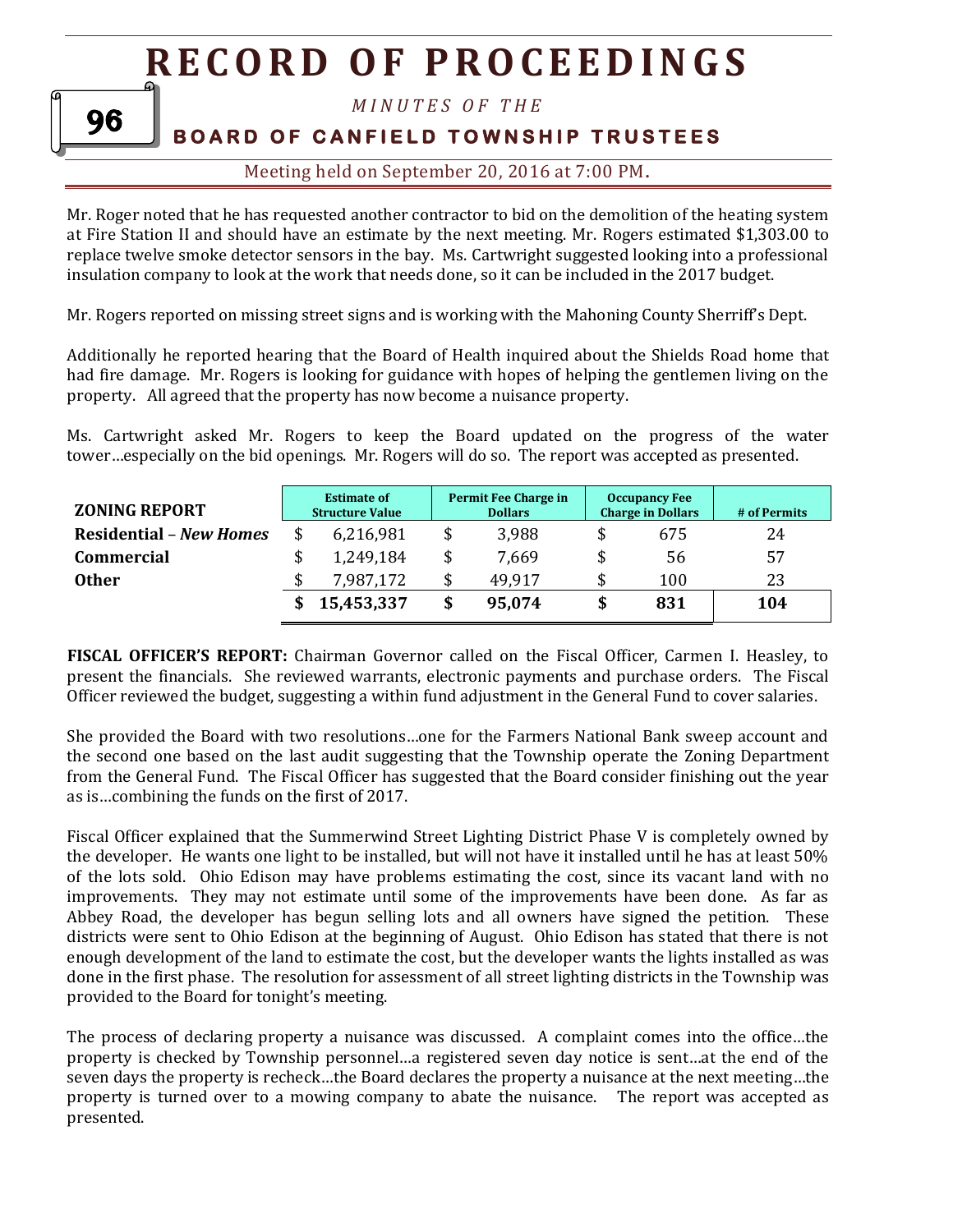*M I N U T E S O F T H E* 

# **BOARD OF CANFIELD TOWNSHIP TRUSTEES**

Meeting held on September 20, 2016 at 7:00 PM**.**

### **NEW BUSINESS RESOLUTION 2016-09-20-123 2016 Electronics Drive**

Mr. Governor moved to approve entering a contract with Southside Recycling of Youngstown, Ohio, for the Township's 2016 Electronics Drive to be held Saturday, September 24 from 9am – 1pm at the Canfield Fairgrounds in the Government Building. There will be a \$2.00 charge (measuring across the width of the cabinet) for TV's and computer monitors. The Motion was seconded by Mr. Paloski. Discussion: Fiscal Officer asked if it was per inch. Mr. Rogers noted that it is per inch. Ms. Cartwright stated that per inch is not stated in the Motion. Mr. Governor amended his Motion to read: There will be a \$2.00 charge "per inch" (measuring across the width of the cabinet) for TV's and computer monitors. Mr. Paloski seconded the Motion. Roll Call: Mr. Paloski, yes; Ms. Cartwright, yes; Mr. Governor, yes. Motion carried 3 to 0.

### **RESOLUTION 2016-09-20-124 Canfield Wrestling Team**

Mr. Governor moved to approve a \$500.00 donation payment to the Canfield Wrestling Team, in exchange for their help during the Electronics Recycling event which will be held Saturday, September 24, 2016 at the Canfield Fairgrounds. The funds for this donation will come from the Recycling Fund. The Motion was seconded by Mr. Paloski. Roll Call: Mr. Paloski, yes; Ms. Cartwright, yes; Mr. Governor, yes. Motion carried 3 to 0.

#### **RESOLUTION 2016-09-20-125 Jack Doheny Public Works Seminar**

Ms. Cartwright moved to approve Mr. Robert Burkett, Assistant Road Foreman, Mr. Shawn Stack and Mr. Mike Fuchilla, Public Works Department, to attend a continuing education training seminar covering: Vactor Truck and topics on; How to Properly Set a Broom Pattern, Vactor Cold Weather Operations, Principles of Vacuum, Recycling Technologies for Sewer Cleaning, and Pipe Cleaning Nozzle Review, sponsored by the Jack Doheny Company in Twinsburg, Ohio, on October 13, 2016. There is no charge for the seminar and these employees will be away for approximately 6 work hours. The Motion was seconded by Mr. Paloski. Roll Call: Mr. Paloski, yes; Ms. Cartwright, yes; Mr. Governor, yes. Motion carried 3 to 0.

### **RESOLUTION 2016-09-20-126 Zoning Board of Appeals Alternate**

Mr. Paloski moved to immediately appoint Cynthia Williams to the Zoning Board of Appeals as the Alternate member for a 5 year term. The Motion was seconded by Mr. Governor. Discussion: Mr. Paloski noted that Cynthia's letter of interest is on file and her current position of Canfield Township Administrative Assistant does not present a conflict. Ms. Cartwright noted that this position was advertised and she was the only one that applied for the position. Roll Call: Mr. Paloski, yes; Ms. Cartwright, yes; Mr. Governor, yes. Motion carried 3 to 0.

#### **RESOLUTION 2016-09-20-127 Warrants & Electronic Payments**

Mr. Governor moved to approve Warrants #11255 thru #11327, electronic payments 284-2016 thru 336-2016 as general & payroll obligations of the Township in the amount of \$127,424.63. The Motion

97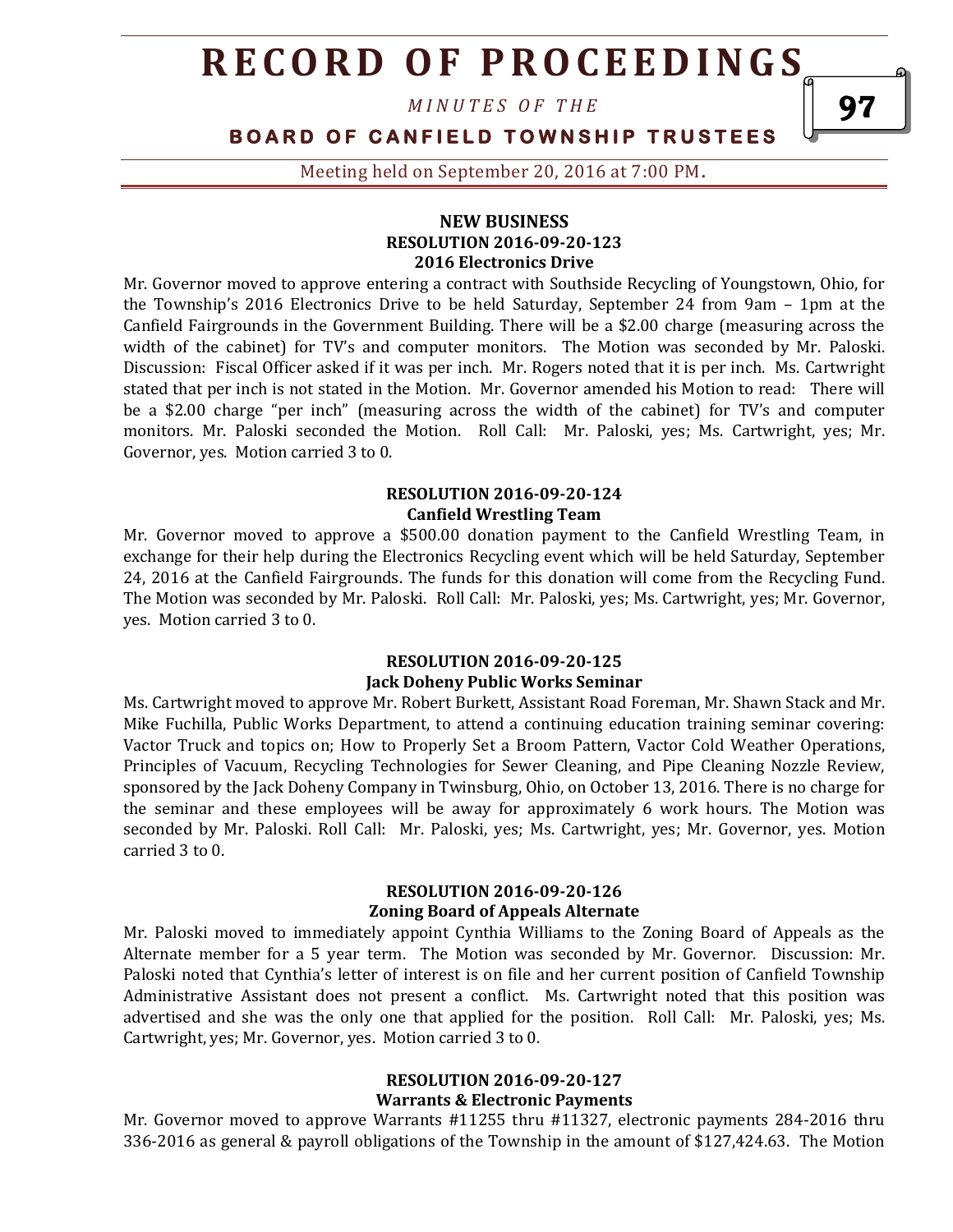*M I N U T E S O F T H E* 

# **BOARD OF CANFIELD TOWNSHIP TRUSTEES**

98

Meeting held on September 20, 2016 at 7:00 PM**.**

was seconded by Ms. Cartwright. Roll Call: Mr. Paloski, yes; Ms. Cartwright, yes; Mr. Governor, yes. Motion carried 3 to 0.

### **RESOLUTION 2016-09-20-128 Purchase Order**

Ms. Cartwright moved to approve Purchase Order PO 33-2016 and PO 34 -2016 to encumber funds of the Township for a total of \$297,781.02. The Motion was seconded by Mr. Governor. Discussion: Mr. Governor noted that most of this amount is for our Starr Centre Project. Roll Call: Mr. Paloski, yes; Ms. Cartwright, yes; Mr. Governor, yes. Motion carried 3 to 0.

## **RESOLUTION 2016-09-20-129 General Fund 2016 Budget Adjustment**

Mr. Paloski moved to approve within fund movement of \$10,000.00 from line #1000-760-730-0000 (Improvement of Sites) to line #1000-360-190-0000 (Other Salaries). The Motion was seconded by Mr. Governor. Discussion: Mr. Paloski noted that this is being done to cover wages paid from the General Fund. Roll Call: Mr. Paloski, yes; Ms. Cartwright, yes; Mr. Governor, yes. Motion carried 3 to 0.

## **RESOLUTION 2016-09-20-130 Farmers National Bank Sweep Account**

Ms. Cartwright moved to approve opening a Farmers National Bank Sweep Account to have any balance over \$325,000 in our primary checking account swapped into this account that will pay .20% instead of the funds remaining in the checking account earning nothing. The Motion was seconded Mr. Governor. Roll Call: Mr. Paloski, yes; Ms. Cartwright, yes; Mr. Governor, yes. Motion carried 3 to 0.

# **RESOLUTION 2016-09-20-131 Closing the Zoning Fund**

Mr. Cartwright moved to approve closing the Zoning Fund as recommended during the current 2014- 2015 audit which was just completed. All Zoning fund balances will be moved into the General Fund. Upon the recommendation of the Fiscal Officer, the process will start with the 2017 calendar year. The Motion was seconded by Mr. Paloski. Discussion: Mr. Governor asked about starting this in 2017. Ms. Heasley noted that in the past a court order was required to move funds back to the General Fund and has calls into the auditor's office to make sure this can be done smoothly without problems. The Board agreed. Roll Call: Mr. Paloski, yes; Ms. Cartwright, yes; Mr. Governor, yes. Motion carried 3 to 0.

# **RESOLUTION 2016-09-20-132**

## **Summerwind Street Lighting District Phase V**

Mr. Governor moved as follows: Whereas; Notice is hereby given that, on August 23, 2016 a petition praying that the Board of Canfield Township Trustees take all lawful and proper proceedings to light artificially the streets and public ways in an unincorporated district of Bella Jean (aka – Summerwind Street Lighting District Phase V and; Whereas; On August 29, 2016, that Fiscal Officer notified the Board of Township Trustees of the date of such filing and delivered to them a copy of the petition and; Whereas; Notice is further given that the petition specified the metes and bounds of the district, but included no lands more than 660 feet frontage, nor any lands not abutting on the streets and public ways in the district and; Whereas; Notice has been further placed in The Vindicator on August 29, 2016 and notified residents of said district by mail that a hearing will be held by the Board of Canfield Township Trustees on September 20, 2016 at 7:00 pm, 21 S. Board St., Canfield, Ohio to hear any and all proof offered by any of the parties affected by such improvement and other persons competent to testify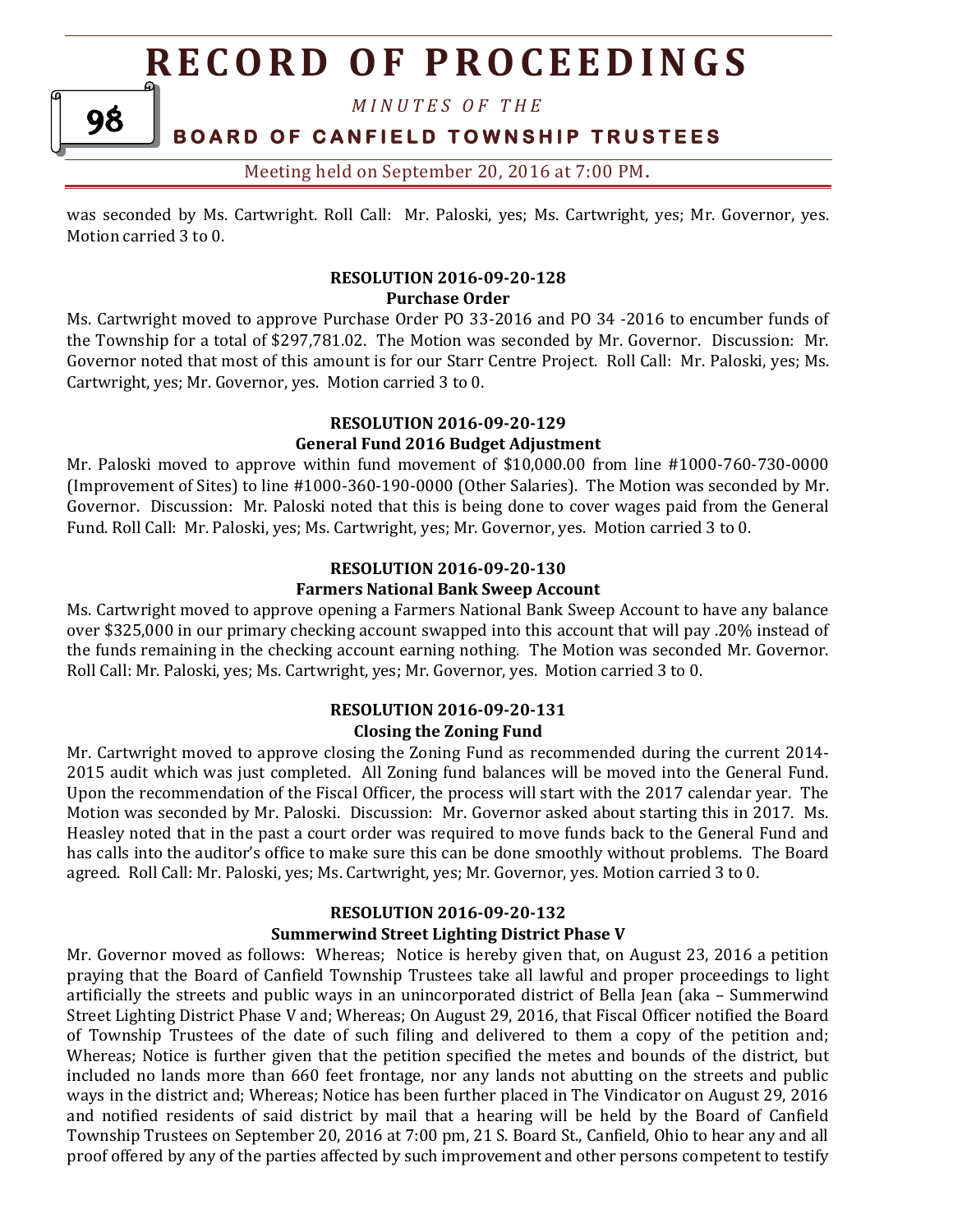*M I N U T E S O F T H E* 

**BOARD OF CANFIELD TOWNSHIP TRUSTEES** 

Meeting held on September 20, 2016 at 7:00 PM**.**

and; Furthermore; I move to approve the Summerwind Street Lighting District Phase 5 as requested by petition and; Furthermore; collect the installation and monthly cost of the streetlights from the owners of each lot as set forth in ORC 515.01 thru ORC 515.13. The Motion was seconded by Ms. Cartwright. Roll Call: Mr. Paloski, yes; Ms. Cartwright, yes; Mr. Governor, yes. Motion carried 3 to 0.

### **RESOLUTION 2016-09-20-133 Abbey Road Street Lighting District Phase II**

Mr. Governor moved as follows: Whereas; Notice is hereby given that, on August 1, 2016 a petition praying that the Board of Canfield Township Trustees take all lawful and proper proceedings to light artificially the streets and public ways in an unincorporated district of Abbey Rd S and Strawberry Fields (aka – Abbey Road Street Lighting District Phase II and; Whereas; On August 1, 2016, that Fiscal Officer notified the Board of Township Trustees of the date of such filing and delivered to them a copy of the petition and; Whereas; Notice is further given that the petition specified the metes and bounds of the district, but included no lands more than 660 feet frontage, nor any lands not abutting on the streets and public ways in the district and; Whereas; Notice has been further placed in The Vindicator on August 29,, 2016 and notified residents of said district by mail that a hearing will be held by the Board of Canfield Township Trustees on September 20, 2016 at 7:00 pm, 21 S. Board St., Canfield, Ohio to hear any and all proof offered by any of the parties affected by such improvement and other persons competent to testify and; Furthermore; I move to approve the Abbey Road Street Lighting District Phase 2 as requested by petition and; Furthermore; collect the installation and monthly cost of the streetlights from the owners of each lot as set forth in ORC 515.01 thru ORC 515.13. The Motion was seconded by Mr. Paloski. Discussion: Mr. Cartwright noted that it's also important that we mention that there was no one in attendance against or approving either street lighting district here tonight. The Fiscal Officer noted that the installation and monthly operating cost for each lighting district will go against each property owner's taxes as long as the district is operating. Roll Call: Mr. Paloski, yes; Ms. Cartwright, yes; Mr. Governor, yes. Motion carried 3 to 0.

### **RESOLUTION 2016-09-20-134 Tax Assessment for year 2015-2016**

Mr. Governor moved to approve the following: After due consideration of the costs incurred to date and the projected future costs of furnishing and maintaining the lights and related costs of the Canfield Township Lighting Districts: NOW THEREFORE; the Canfield Board of Township Trustees does hereby resolve; that the special assessment for tax year 2015-2016 in an equal amount general against each parcel in each special lighting district, shall be in the aggregate amount determined by the Fiscal Officer and provided to the Mahoning County Auditor's Office for Special Assessment for year 2015-2016. The Motion was seconded by Ms. Cartwright. Roll Call: Mr. Paloski, yes; Ms. Cartwright, yes; Mr. Governor, yes. Motion carried 3 to 0.

**Trustees Comments:** Mr. Governor discussed advertising for a seasonal snowplow driver. Mr. Rogers noted that during the interviewing process for the part-time position, one person stood out for the possible seasonal snowplow driver position and thought that we can save money on advertising for this position and possibly offer this person the position. Ms. Cartwright doesn't believe we can do that and it needs to be properly advertised, asking that he check with the prosecutor's office before moving forward.

The candidate selected by Mr. Rogers and Mr. Burkett for the part-time Public Works position was discussed. The next step would be to make sure he is still interested. If he is, the Board will pass a proper resolution for the letter of offering to hire the individual at the next meeting.

99